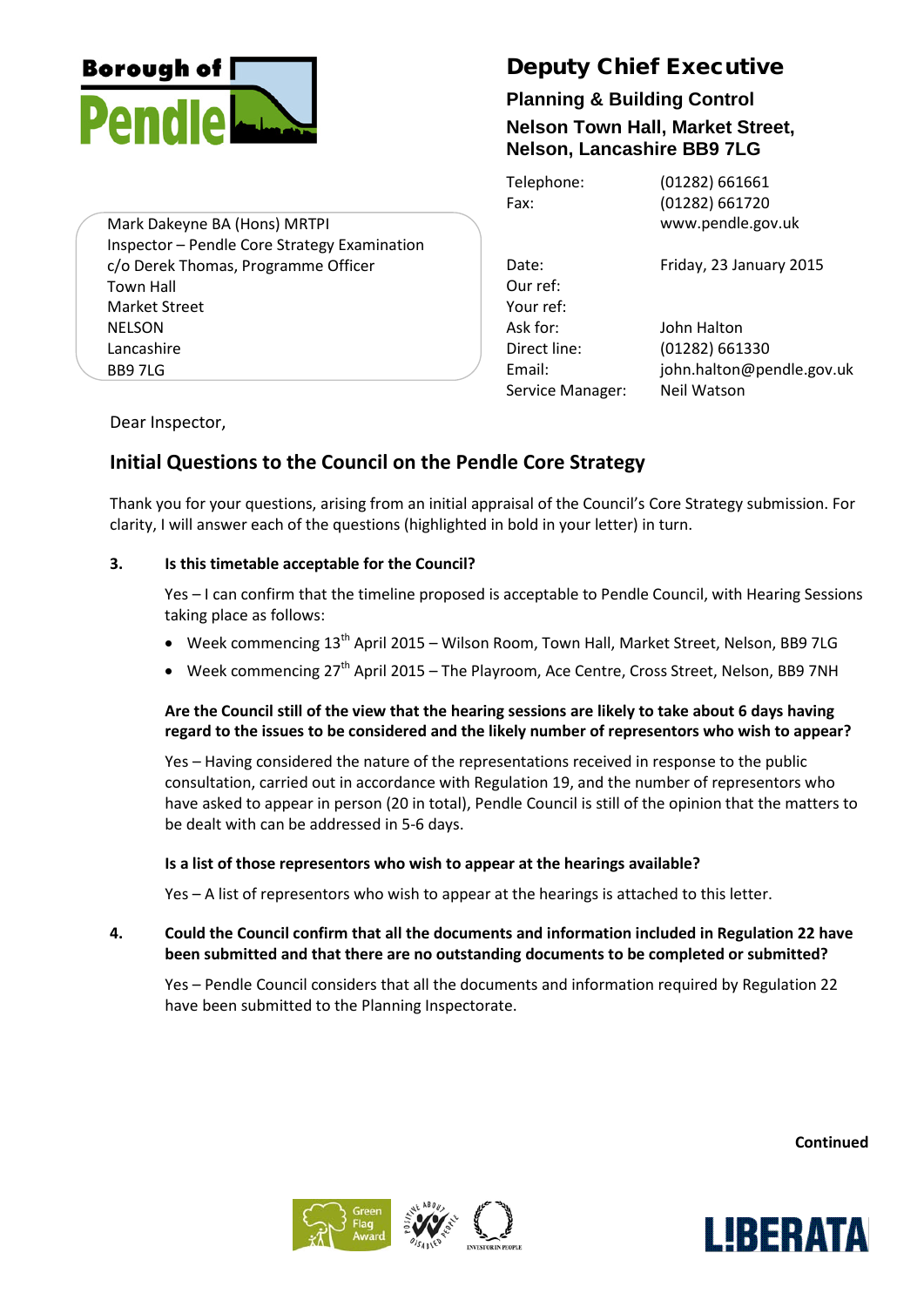## **5. Has a more detailed summary been produced by the Council with a response to the main issues raised?**

No – Planning officers are currently in the process of considering each of the representations the Council received in response to the recent Regulation 19 consultation. A report including the Council's response to the main issues raised will be prepared in due course. Where appropriate this document will highlight the Council's support for any proposed changes to the version of the Core Strategy that was submitted for examination.

#### **6. Are there any such discussions or responses?**

Yes – A meeting took place with a representative from English Heritage on Tuesday  $13<sup>th</sup>$  January 2015, to address the issues raised in their representation. Following a further exchange of information by email, it is anticipated that Pendle Council will write to the Inspector to suggest a number of Additional Modifications (AM) and recommend that he considers the need for Main Modifications (MM) to the Core Strategy.

Meetings are also taking place with representatives of Peel Land & Property, who have indicated to the Council that they are intending to submit a planning application for the Trough Laithe strategic housing site at the end of January 2015. It is not anticipated that any further feedback will arise from these meetings.

## **Do the Council intend to have further meetings with any representors with a view to resolving key areas of dispute and disagreement, and if so, what is the timetable for such meetings?**

No – At this time no further meetings are planned with any representors. However, following the planned exchange of correspondence with English Heritage, the need for a follow-up meeting will be considered.

## **7. Can the Council confirm that the Plan to be examined comprises the Core Strategy Pre-Submission Report September 2014?**

Yes – I can confirm that the Plan to be examined is the Pendle Core Strategy (Pre-Submission Report) dated September 2014.

#### **Has any focused changes/addendum been produced following the consultation?**

No – Whilst templates for any Additional Modifications (AM) and Main Modifications (MM) have been prepared, a schedule showing focused changes has not yet been produced. It is anticipated that when the work addressed under Question 5 (above) is complete that such a schedule will be forwarded to the Inspector for his consideration.

## **Do the Council envisage wishing to make any further changes to the submitted document at this stage of the examination e.g. in response to representations on the September 2014 document?**

Yes – Some minor wording changes have already been agreed with English Heritage, whilst other recommendations are under consideration. Again further changes may arise when the work addressed under Question 5 (above) is complete.

Ļ



**Continued**



#### **Page 2**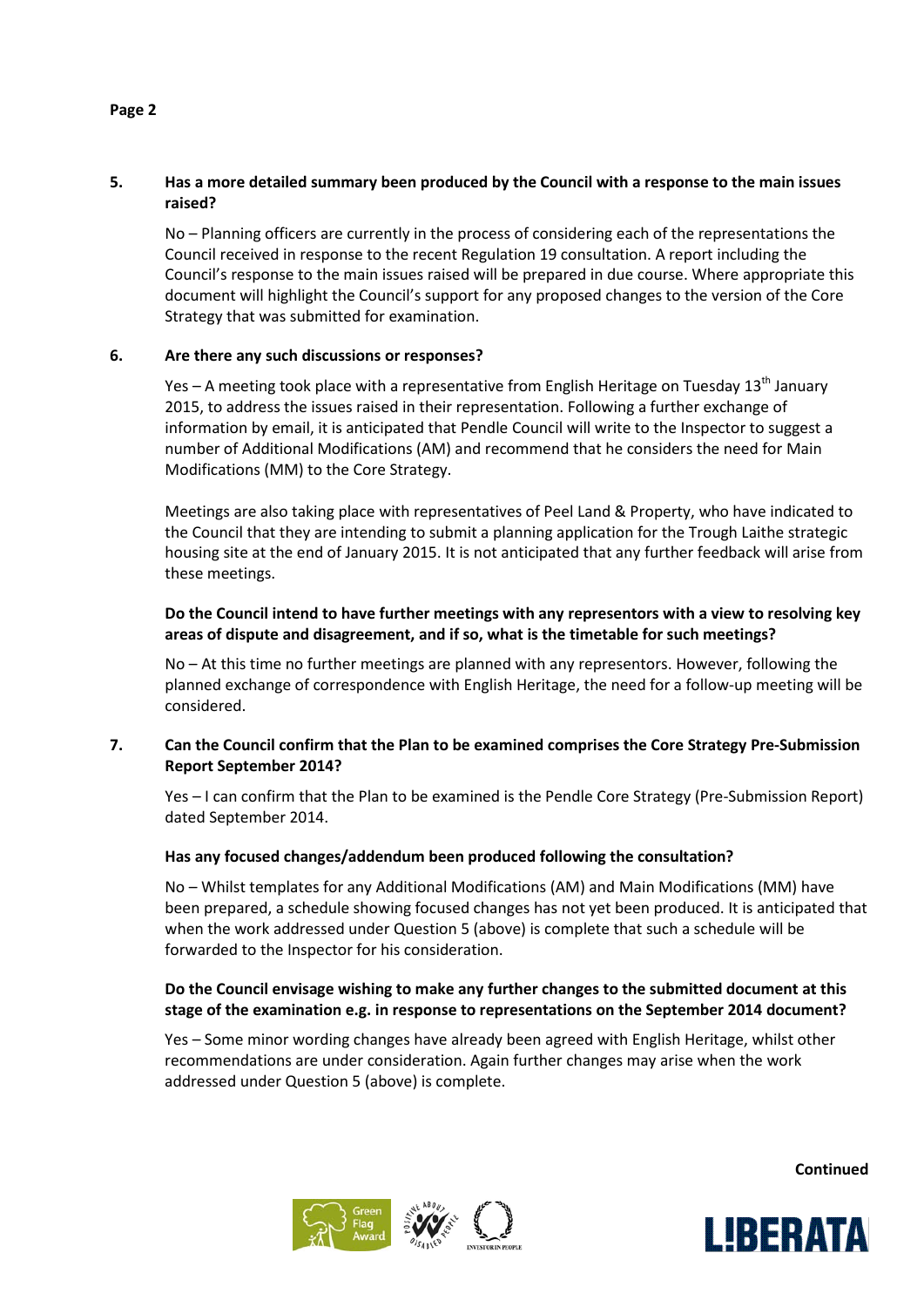## **Please confirm that the Council would wish the Inspector to recommend any MMs that he considers are necessary to resolve any issues of legal compliance or 'unsoundness'?**

Yes – I can confirm that Pendle Council wishes the Inspector to recommend any Main Modifications considered necessary to rectify perceived legal and/or soundness deficiencies in the submitted Core Strategy, as per Section 20(7C) of the Planning and Compulsory Purchase Act 2004 (as amended), in order to help expedite its adoption.

## **8. Is the Council content that the submitted CS is both legally compliant and sound?**

Yes – Pendle Council considers that the plan that it submitted for examination is both legally compliant and sound. The discussions that have taken place with English Heritage have not, in the opinion of Pendle Council, identified any issues that affect the soundness of the plan.

## **9. Is any other evidence likely to be submitted for the examination, and if so, what is the timetable for such submission?**

Yes – It has been agreed with English Heritage that a number of documents relating to the historic environment should have been included on the Core Document List. These will be added and forwarded to the Inspector in due course.

In addition, the Department for Communities and Local Government (DCLG) has indicated that it anticipates that new household projections will be released at the end of February 2015. In the unlikely event that these are markedly different from the modelled scenario in the Burnley & Pendle Strategic Housing Market Assessment (SHMA) an update would need to be produced.

## **11. Has the Council decided whether they will be legally represented at the hearings?**

Pendle Council does not intend to appoint legal representation for the Examination of the Core Strategy, but may wish to review this position depending upon the issues that emerge.

## **12. Will the Council be able to meet these programme requirements?**

Yes – I can confirm that Pendle Council is able to meet the programme requirements.

## **13. Are there any other particular sites or areas that the Inspector should see at this stage to give him a flavour of the Borough?**

Yes – In addition to familiarising yourself with the main settlements – Nelson, Colne, Barnoldswick, Brierfield, Barrowford and Earby – and the two strategic sites – Trough Laithe and Lomeshaye – it is recommended that you should also visit the following locations:

**Potential housing sites** – land off Windermere Avenue, Colne; land off Knotts Drive, Colne; land at Gib Hill, Nelson; and land to the rear of St. Thomas's School, Barrowford.

**Alternative strategic employment sites (dismissed)** – land off Heirs House Lane, Colne; land off Colne Road, Barrowford; land north of Foulridge; and land off Greenhead Lane, Reedley.

**Transport infrastructure** – A6068 along the North Valley in Colne (Vivary Way / North Valley Road / Windsor Street) at peak periods.

**Continued**